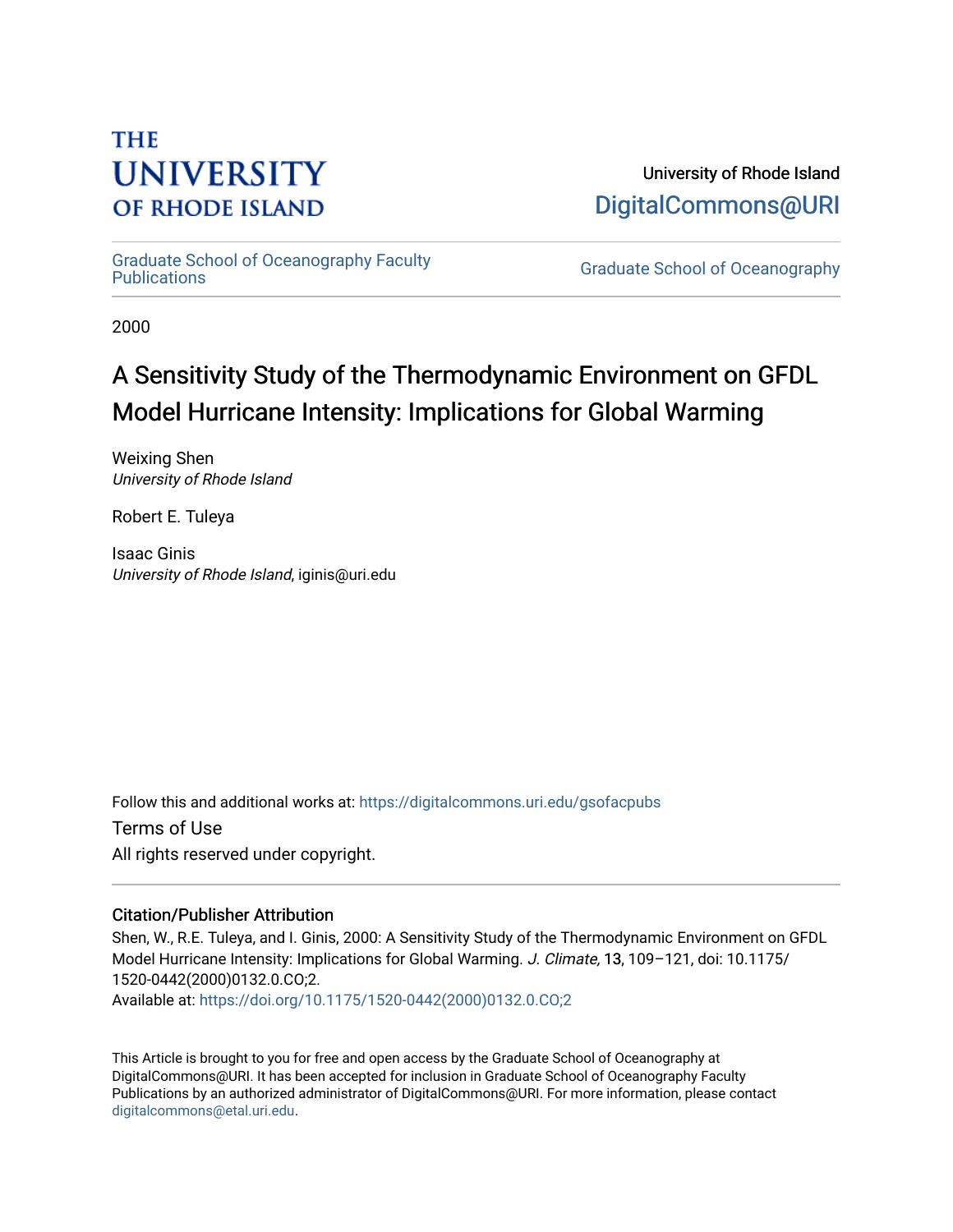# **A Sensitivity Study of the Thermodynamic Environment on GFDL Model Hurricane Intensity: Implications for Global Warming**

WEIXING SHEN

*Graduate School of Oceanography, University of Rhode Island, Narragansett, Rhode Island*

ROBERT E. TULEYA

*NOAA/Geophysical Fluid Dynamics Laboratory, Princeton, New Jersey*

#### ISAAC GINIS

*Graduate School of Oceanography, University of Rhode Island, Narragansett, Rhode Island*

(Manuscript received 13 May 1998, in final form 4 February 1999)

#### ABSTRACT

In this study, the effect of thermodynamic environmental changes on hurricane intensity is extensively investigated with the National Oceanic and Atmospheric Administration Geophysical Fluid Dynamics Laboratory hurricane model for a suite of experiments with different initial upper-tropospheric temperature anomalies up to  $\pm 4$ °C and sea surface temperatures ranging from 26° to 31°C given the same relative humidity profile.

The results indicate that stabilization in the environmental atmosphere and sea surface temperature (SST) increase cause opposing effects on hurricane intensity. The offsetting relationship between the effects of atmospheric stability increase (decrease) and SST increase (decrease) is monotonic and systematic in the parameter space. This implies that hurricane intensity increase due to a possible global warming associated with increased CO<sub>2</sub> is considerably smaller than that expected from warming of the oceanic waters alone. The results also indicate that the intensity of stronger (weaker) hurricanes is more (less) sensitive to atmospheric stability and SST changes. The model-attained hurricane intensity is found to be well correlated with the maximum surface evaporation and the large-scale environmental convective available potential energy. The model-attained hurricane intensity is highly correlated with the energy available from wet-adiabatic ascent near the eyewall relative to a reference sounding in the undisturbed environment for all the experiments. Coupled hurricane–ocean experiments show that hurricane intensity becomes less sensitive to atmospheric stability and SST changes since the ocean coupling causes larger (smaller) intensity reduction for stronger (weaker) hurricanes. This implies less increase of hurricane intensity related to a possible global warming due to increased CO<sub>2</sub>.

# **1. Introduction**

The effect of atmospheric (dry and moist) static stability on hurricane intensity has received little attention compared to some other factors. Change of tropical atmospheric stability may, however, be relatively large in some climate scenarios. Recently, maximum potential intensity (MPI) theories (e.g., Emanuel 1988, 1995; Holland 1997) have been developed using large-scale thermodynamic environmental factors. These theories are commonly used to estimate the effects of environmental changes on maximum achievable hurricane intensity and to provide reasonable upper limits of hurricane intensity (e.g., Schade and Emanuel 1999; Holland 1997). However, some factors that may influence hurricane intensity, such as asymmetries, hurricane–environment interactions, and hurricane–ocean interaction, are not typically considered in these MPI derivations. A major criticism (e.g., Lighthill et al. 1994) concerning the use of climate models to investigate the effects of environmental changes on hurricanes, particularly on hurricane intensity, is their coarse resolution. In this study, we focus on the effects of concurrent atmospheric stability and SST changes on hurricane intensity using the high-resolution Geophysical Fluid Dynamics Laboratory (GFDL) hurricane model. Rather than focusing on several specifically observed or modelsimulated vertical thermodynamic profiles (e.g., Knutson et al. 1998), we investigate the effects of SST and stability over a wide parameter space. For our approach, integrations are made starting with specified initial cyclones embedded in idealized environments of temper-

*Corresponding author address:* Dr. Weixing Shen, Physical Oceanography, Graduate School of Oceanography, University of Rhode Island, Narragansett, RI 02882. E-mail: wshen@circe.gso.uri.edu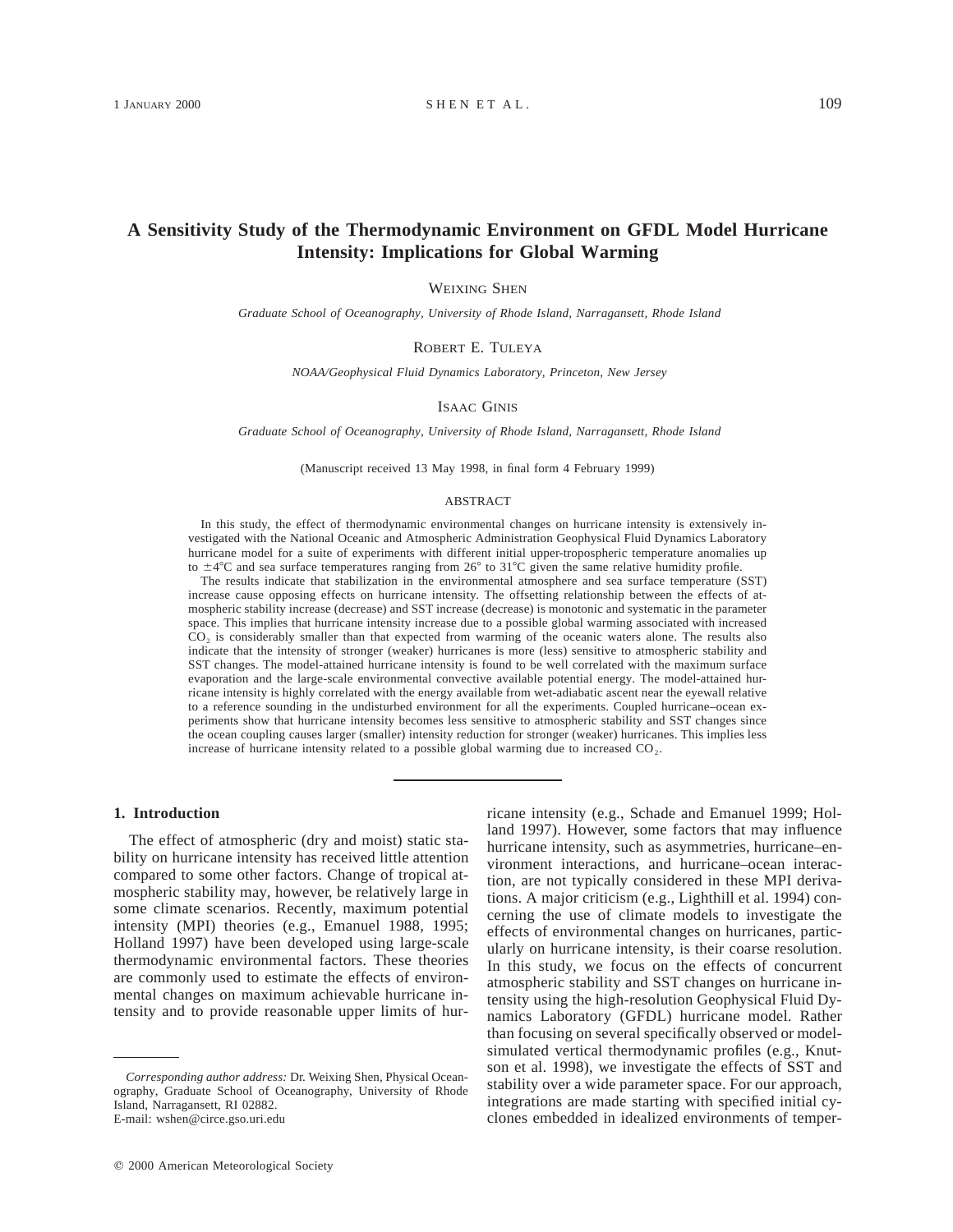ature lapse rate anomalies. The majority of the experiments in this study are performed with SSTs fixed in time. However, the SSTs usually decrease due to the air–sea interaction in hurricanes (Ginis 1995) which may significantly affect the hurricane intensity (Bender and Ginis 2000). Therefore, a set of additional experiments has been conducted to investigate the role of ocean coupling in hurricane intensity for different atmospheric environmental conditions. It will be interesting to compare these idealized model results with the more simple MPI theories and with the more specific GCM global warming studies.

Strictly speaking, the change of moist static stability, which combines temperature and moisture profiles in the atmosphere, is restricted since equivalent potential temperature tends to be conserved. Emanuel (1987) and Emanuel et al. (1994) suggested that tropical atmosphere is nearly convectively adjusted or neutral. The existence of a nearly neutral state or near-zero convective available potential energy (CAPE) can be seen from some tropical soundings (e.g., Betts 1982; Xu and Emanuel 1989). However, deviations from this state may occur and precise definitions of this neutral state vary. Williams and Renno (1993) analyzed various tropical experiment data sources and found that the tropical atmospheric CAPE ranges from almost zero to above 5000  $J kg^{-1}$  (reversible ascent was used with the inclusion of freezing at very high altitudes). Large CAPE and its change were either implied or indicated in both observations (Oort 1983; Henderson-Sellers et al. 1998) and climate model simulations (e.g., Ye et al. 1998). In this study, we will investigate the correlations of modelattained intensity with both dry stability and CAPE.

The paper is organized as follows. Section 2 gives a brief description of the National Oceanic and Atmospheric Administration/GFDL hurricane model and the experiment design in this study. Presented in section 3 are the results of our sensitivity experiments to atmospheric static stability versus SST. Some explanations and discussions about the results are made in section 4. In section 5 a brief summary of this study is made.

# **2. Model and experiment design**

#### *a. Model description*

The hurricane model applied in this study is the triply nested movable mesh model described by Kurihara and Bender (1980). The model is a primitive equation model formulated in latitude, longitude, and  $\sigma$  coordinates, with 18 levels in the vertical (Kurihara et al. 1990, Table 1). The domains of the three meshes in this study are  $75^{\circ} \times 75^{\circ}$ ,  $11^{\circ} \times 11^{\circ}$ , and  $5^{\circ} \times 5^{\circ}$  with resolutions of  $1^\circ$ ,  $\frac{1}{3}^\circ$ , and  $\frac{1}{6}^\circ$ , respectively. The outermost domain **∕ ∕** ranged from  $10^{\circ}$ S to  $65^{\circ}$ N in the meridional direction. The longitudinal positioning of this domain does not possess any specific meaning since zonally uniform environmental states are used in all the experiments in this

study. The outermost domain is fixed in the model, while the inner meshes move with hurricane center. The model physics includes cumulus convection treated by the parameterization scheme of Kurihara (1973) with some additional modification (Kurihara and Bender 1980, appendix C); surface exchanges via the Monin–Obukhov scheme; subgrid-scale horizontal diffusion treated by the nonlinear viscosity scheme (Smagorinsky 1963); vertical diffusion via the Mellor and Yamada (1974) level-2 turbulence closure scheme with a background diffusion coefficient added; and the Schwarzkopf and Fels (1991) infrared and the Lacis and Hansen (1974) solar radiation parameterizations with cloud specification. The GFDL model has been implemented as an official hurricane forecast model of the National Weather Service since 1995. An overall summary of the GFDL model and forecast system can be found in Kurihara et al. (1998).

The Princeton ocean model is coupled to the hurricane model for a set of experiments in this study. This ocean model is a free surface primitive equation model in  $\sigma$ coordinate system with the same vertical and horizontal diffusion schemes as used in the atmospheric model. Details of this model are described in Bender et al. (1993b) and Blumberg and Mellor (1987).

#### *b. Experiment design*

For the experiments without ocean coupling, SSTs are fixed during 3-day integrations. The initialization scheme by Kurihara et al. (1993), with some recent modifications (Kurihara et al. 1995), is applied for model initialization. Simply, a vortex of model-produced axisymmetric and  $\beta$ -effect related asymmetric components is superposed on an environmental field. The initial vortices are placed at  $19.5^{\circ}$ N. For most of the experiments in this study, a strong and deep initial vortex based on Hurricane Fran (2 Sep 1996) is used. The axisymmetric surface tangential wind distribution of the vortex is shown by the solid line in Fig. 1. We thus are starting with a hurricane of given surface maximum wind and minimum pressure. Note that in this paper surface air–sea difference refers to the difference between the lowest model layer and the sea surface, surface pressure and temperature refer to values at the sea surface, while surface wind refers to values at the lowest model level. A few experiments are also performed with a large size initial vortex indicated by the dashed line in Fig. 1. Since in all experiments the hurricane model attains quasi-steady state (regarding its intensity and overall structure) in about one or two days using these vortices, it is assumed that this steady state is representative of the maximum attainable hurricane intensity for the specified environmental conditions. The time evolution of these environmental fields was evaluated and found to be very small during 3-day runs.

For most of the experiments in this study, horizontally uniform environmental fields are used. Figure 2a shows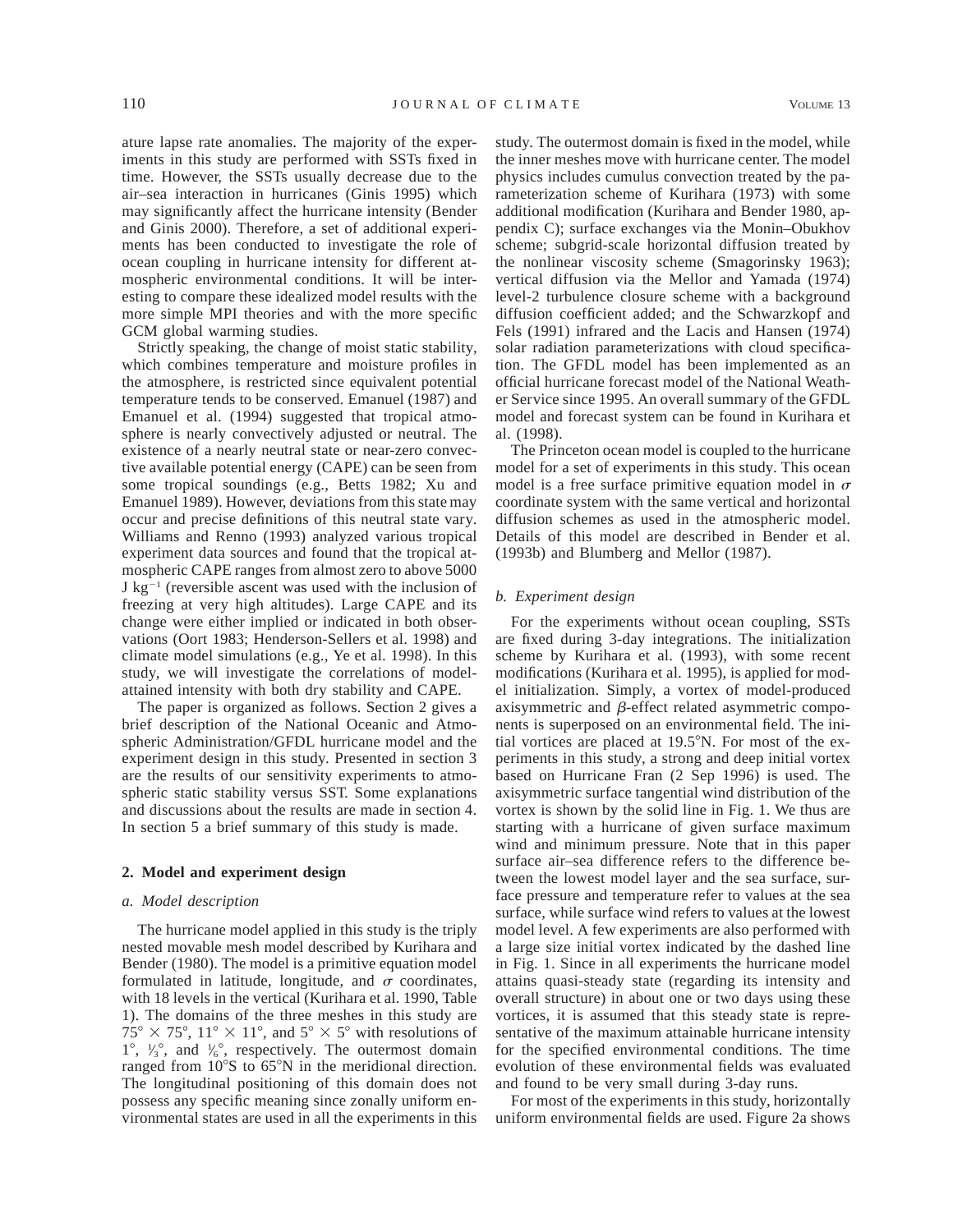

FIG. 1. Radial distributions of the surface tangential wind in the initial hurricane vortices. The initial wind distribution of the primary experiments is denoted by the solid line. The distribution used in some supplementary experiments is denoted by the dashed line.

the reference profiles of temperature and relative humidity based on the Global Atmospheric Research Program Atlantic Tropical Experiment (GATE) III conditions at  $80^{\circ}$ W.<sup>1</sup> These reference profiles are used in the control case with an underlying SST of  $28.5^{\circ}$ C. The environmental surface pressure is set to be 1010 mb for all experiments in this study. The temperature anomalies (from  $-4^{\circ}$  to  $+4^{\circ}$ C in the upper troposphere) in Fig. 2b are those applied to the reference temperature profile to investigate the effects of temperature lapse rate changes. Note that the opposite temperature anomalies in the stratosphere are based on the effect of increased CO<sub>2</sub> (e.g., Hansen et al. 1984; Manabe and Wetherald 1987); these stratospheric anomalies are found to have negligible influences on the final hurricane intensities in this study. Separate experiments are performed for a range of SSTs ( $26^{\circ}$ -31°C) with an increment of 0.5°C and for each temperature anomaly shown in Fig. 2. The same surface air–sea temperature difference of  $1.2^{\circ}$ C and relative humidity profile are used in most of the experiments in this study. The same relative humidity profile is used because climate model simulations reveal little variation in tropical relative humidity in global warming scenarios. Although the SST range from  $26^{\circ}$ to  $31^{\circ}$ C may exceed the temporal variability of SST at a specific location, it fairly represents a combination of temporal and spatial variabilities in the tropical and subtropical SSTs due to doubling  $CO<sub>2</sub>$ . The  $+4^{\circ}C$  uppertropospheric temperature anomaly relative to surface temperature is only a little larger than the maximum change indicated by climate models for doubling  $CO<sub>2</sub>$ , while the  $-4^{\circ}$ C anomaly may be somewhat larger than the natural variabilities implied by Oort (1983) and Henderson-Sellers et al. (1998). This will be further discussed in the next section.

Experiments are also performed using an easterly mean wind of constant angular velocity that yields  $-5$  $m s^{-1}$  at 19.5°N where the initial hurricane vortexes are placed. In the presence of the initial mean winds, meridional gradients of surface pressure and air temperature are obtained by solving the geostrophic wind and hydrostatic balance equations. Additional coupled hurricane–ocean experiments are also performed with this mean flow condition. In these coupled experiments, idealized ocean initial conditions are used. A resting horizontally uniform ocean is assumed of a typical vertical temperature profile in the western Atlantic Ocean in August. It has a vertically uniform mixed layer of 30-m depth with a  $0.1^{\circ}$ C m<sup>-1</sup> vertical temperature gradient in the upper thermocline layer from 30 to 100 m and a  $0.037^{\circ}$ C m<sup>-1</sup> gradient in the lower thermocline layer from 100 to 375 m. The ocean depth is set to be 4000 m everywhere. Open ocean boundary conditions are used. The resolution of the ocean model is the same as the resolution for the most inner mesh of the atmospheric hurricane model.

## **3. The results**

As stated previously, 3-day integrations are made starting with a specified vortex initialized on an idealized environmental field. Figure 3 shows time evolutions of hurricane intensity (minimum surface pressure in the upper panel and maximum surface wind in the lower panel) for different lapse rate anomalies with no mean flow. A quasi steady state is achieved after about one or two days. The cases with more unstable (stable) lapse rates tend to attain higher (lower) hurricane intensity. Changes of temperature lapse rate due to uppertropospheric temperature anomalies ranging from  $2.5^{\circ}$ to  $-2.5^{\circ}$ C lead to hurricane minimum surface pressure changes by about 15 mb and surface maximum wind changes by about 8 m  $s^{-1}$ . It was found in these experiments that the sizes of the resulting hurricane and its eye are almost the same as their initial sizes with the warm core correspondingly more intense for higher hurricane intensity. Further details of hurricane structure are not investigated but a simple discussion about the most salient feature regarding the warm core intensity will be given in the next section based on the initial environmental and the simulated eyewall thermodynamic profiles.

It is important to examine whether the lapse rate differences in the above cases cause any differences in hurricane track and propagation that may be responsible, in part, for the observed differences in hurricane intensity. It was found that the hurricane track differences are small and their latitudinal and longitudinal differences at any time during the model integrations are

<sup>&</sup>lt;sup>1</sup> The humidity for GATE III at  $80^{\circ}W$  is high to a large depth compared with the moisture at other longitudes and other periods of GATE (Kurihara and Tuleya 1981).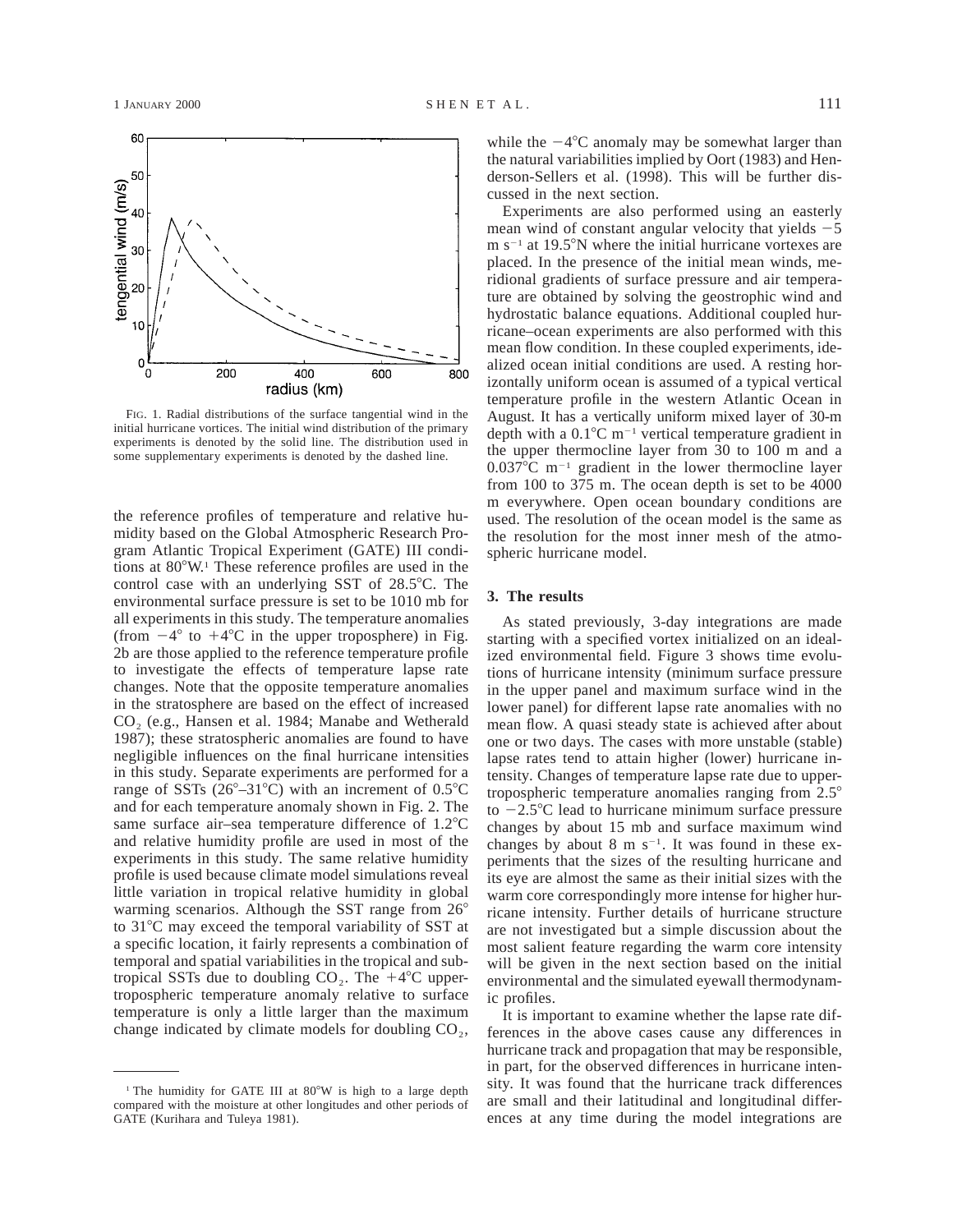

FIG. 2. (a) Vertical distributions of temperature (dashed line) and relative humidity (circles) used in the control case with SST of 28.5°C. The surface air–sea temperature difference is 1.2°C. Surface relative humidity is 84%. In the cases with different SSTs and no lapse rate anomaly, the same surface air–sea temperature difference and the lapse rate,  $-dT/dz$ , profile of this temperature distribution are used. (b) Temperature anomalies used in the experiments.

smaller than  $0.5^{\circ}$ . Other experiments were also performed with initial position perturbed up to  $0.5^{\circ}$  for the same lapse rate conditions. The results indicated that compared to the intensity difference shown in Fig. 3 the intensity difference due to the track difference caused by the initial position perturbation is negligible. Hence, any influence from the track differences on hurricane intensity difference should be negligible in the present cases. It should be pointed out that any temporal changes of the hurricane environment from its initial state are found to be small during the 3-day integrations. We have examined the temporal evolution of the environmental lapse rates, CAPEs, and the surface air–sea entropy differences. It was found that their variation during 3-day integrations is small and the differences in these quantities among the experiments during the 3-day integrations are quite consistent with their initial differences.

The third day (48–72 h) averaged minimum surface pressure is used to represent the model-attained maximum intensity (hereafter referred to as hurricane intensity). The result of the hurricane intensity as a function of environmental lapse rate and SST is given in Fig. 4. The offsetting relationship between the effects of lapse rate decrease (or stability increase) and SST increase is monotonic and quite systematic in the parameter space investigated. For example, the effect of an SST increase of  $1.5^{\circ}$ C can be compensated by the effect of a positive

upper-tropospheric temperature anomaly of about  $3^\circ$ - $4^{\circ}$ C. Another feature in this figure is that the effect of the same SST or lapse rate change is lager with higher SSTs and more unstable lapse rates (lower-right corner of Fig. 4) than with lower SSTs and more stable lapse rates (upper-left corner). This implies that more intense hurricanes have larger intensity changes given the same magnitude change in temperature lapse rate or SST. Most climate models indicate that an increase of SST of about  $2^{\circ}$ C is accompanied by an upper-tropospheric temperature anomaly of about  $1.5^{\circ} - 4^{\circ}C$  for an increased CO<sub>2</sub> effect (e.g., Henderson-Sellers et al. 1998). Thus, a typical  $CO_2$ -induced warming will lead to a modelattained intensity increase about 7–8 mb if an SST of  $28.5^\circ$  with the control lapse rate profile is considered the current climate. Without the stabilization aloft, the attained intensity increase would nearly double. These results agree with those of Henderson-Sellers et al. (1998) and Knutson et al. (1998) who determined cyclone intensities based on estimated climate change statistics from the GFDL climate model.

In this idealized investigation, the upper-level temperature anomalies and SSTs were specified rather arbitrarily. In reality, however, static stability and SST are correlated. As an estimate for the observed temporal and spacial variability, concurrent SSTs and upper-level temperature anomalies were calculated from the GFDL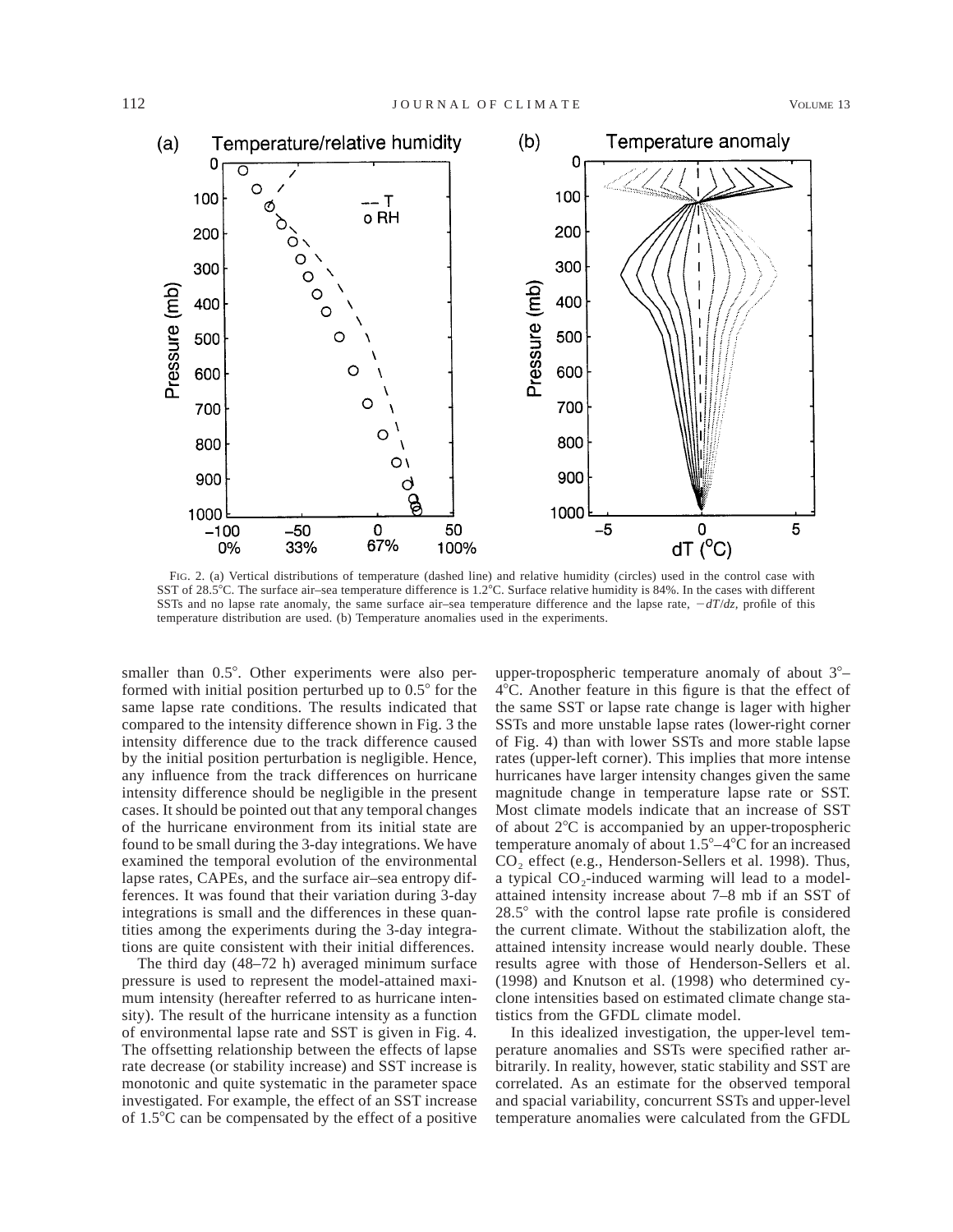

FIG. 3. Intensity evolution, indicated by (a) the minimum surface pressure and (b) maximum surface wind, during model integrations for seven cases of different lapse rate anomalies with no environmental wind. SST is  $28.5^{\circ}\text{C}$  in these cases. Temperature lapse rates destabilize with increasing darkness of the intensity lines but with the reference state dashed. The numbers from  $-2.5^{\circ}\text{C}$  to  $+2.5^{\circ}\text{C}$  in the upper right represent the maximum temperature anomalies in the upper troposphere shown in Fig. 2b.

40

hour

50

60

70

30

climate model simulations. The calculations were made for all ocean locations between  $10^{\circ}$  and  $30^{\circ}$ N for the 1<sup>°</sup>  $\times$  1° initial fields, which were used in the experiments of Knutson et al. (1998). The dots in Fig. 4 show the upper-tropospheric temperature anomalies for different SSTs with the surface relative humidity of 83%–85%. The dark (light) dots denote those in the current (high)  $CO<sub>2</sub>$  climate model simulations. The upper-tropospheric temperature anomalies related to the dots are the deviations of  $T_{\text{320mb}} - T_{\text{1000mb}}$  from the mean value in the current climate. The individual climate values show considerable spread with high- $CO<sub>2</sub>$  values generally at

 $\mathbf 0$ 

 $10$ 

20

higher SSTs and larger positive temperature anomalies than control values. This indicates that most parts of the parameter space may be attainable, although some parts are more likely at least as far as the GFDL climate model is concerned.

Experiments with an easterly  $(-5 \text{ m s}^{-1})$  zonal wind in the initial environment are also performed. The experiments with the easterly zonal wind are summarized in Fig. 5. There is a systematic lower intensity (about 5 mb higher for the minimum surface pressure) than in the cases with no environmental wind. This is consistent with Bender et al. (1993a). Nevertheless, the offsetting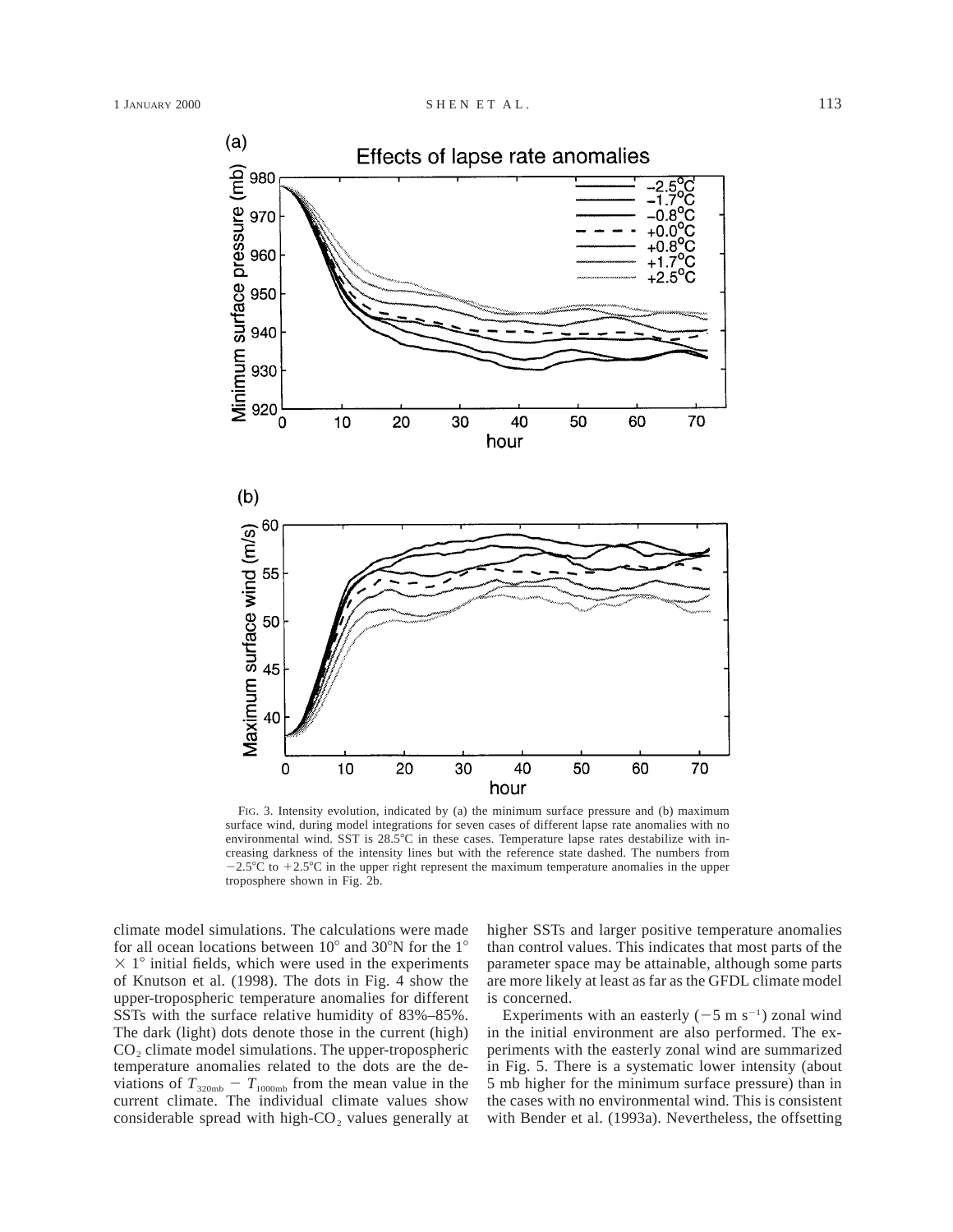

Minimum surface pressure (mb)

FIG. 4. Minimum surface pressures (thick lines) as a function of SST and environmental temperature lapse rate. The upper-tropospheric temperature anomaly denotes the maximum temperature anomaly in the upper troposphere relative to the surface. Positive anomalies denote stabilization. Experiments are conducted at the values of intersecting horizontal and vertical (thin) lines. The reference bar shows the range of averaged upper-tropospheric temperature increase from most climate model results related to a 2 $\degree$ C SST increase (28.5 $\degree$ C is used to represent the current climate in the figure) due to increased CO<sub>2</sub> effect. The dark (light) dots denote the anomalies in the control (warmed) climate from the GFDL climate model simulations.

relationship between the effects of lapse rate decrease (increase) and SST increase (decrease) in the current cases is quite similar to that in the cases with no environmental wind. As in the no environmental wind case, the track differences among experiments with the  $-5$  m s<sup>-1</sup> zonal flow are negligible. This assures that the intensity differences are nearly unrelated to the track differences in the cases with the zonal flow.

Some experiments are also performed to test the sensitivity of the results to the initial vortex wind distribution. A vortex with a different radial distribution of surface wind (the dashed line in Fig. 1) but with the same vertical variation profile and maximum surface wind is used for such a sensitivity test. Quasi steady states are also attained but more slowly (in about two days) in the current cases. Figure 6 shows the modelattained hurricane intensities with different lapse rates but a fixed SST of  $28.5^{\circ}$ C (thick dashed line) and with different SSTs but the control lapse rate temperature profile (thick solid line). Upper-tropospheric tempera-

ture anomaly from  $2.5^{\circ}$ C to  $-2.5^{\circ}$ C and SST change from  $27^{\circ}$  to  $30^{\circ}$ C lead to hurricane minimum surface pressure changes by about 20 and 30 mb, respectively. These changes are larger than those obtained using the Hurricane Fran (2 Sep 1996) initial vortex. However, the offsetting relationship between the lapse rate and SST effects is quite similar to that found in the previous cases. In the current cases, the radius of the maximum surface wind changes from the initial value of about 100 km to about 70 km when a quasi steady state is achieved, while with the Hurricane Fran vortex the radius of the maximum surface wind changes little from its initial value of about 55 km. This structure adjustment is typical for initial development of most tropical cyclones and may have contributed to the longer time for the model hurricane to reach its quasi steady state. Although the characteristics of the initial vortex have an influence on the final model intensity, the difference in hurricane track and final hurricane size is very small for the performed experiments. In summary, the model-attained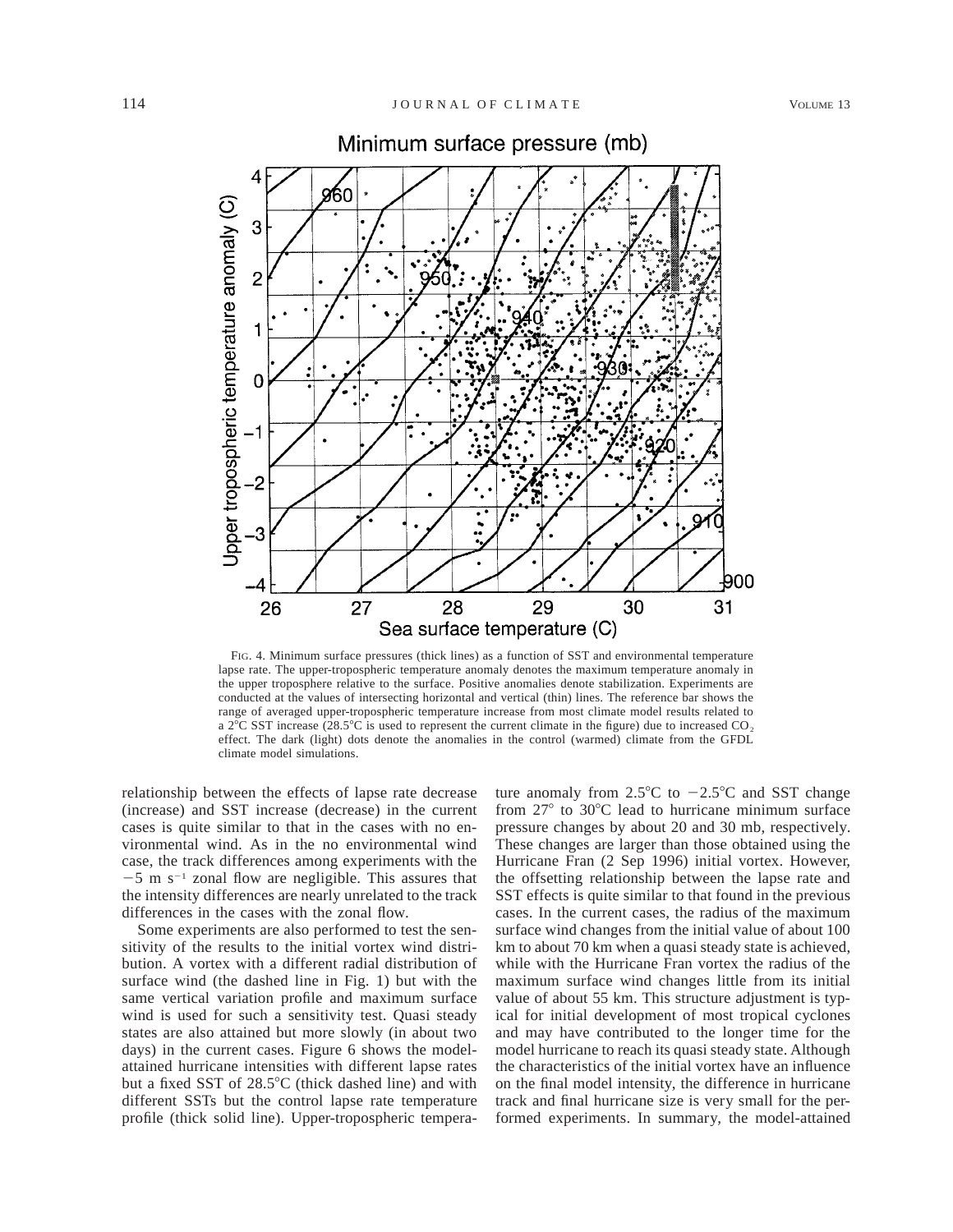

FIG. 5. Same as Fig. 4 except for a smaller parameter space with an easterly zonal wind  $(-5 \text{ m/s}^{-1})$  in the environment (solid line). The dashed lines denote the experimental results with no zonal wind (Fig. 4).

intensity is found to be dependent on the radial profile of the initial surface wind. Nevertheless, the zonal winds without vertical shear and the vortices used do not appreciably alter the relative effects of stability and SST changes on hurricane intensity.

Supplementary experiments have been performed to test the effects of environmental relative humidity change in the lower troposphere. Small changes (81%– 87%) in the surface relative humidity were used in the experiments with the same SST and lapse rate profile. Again, these small relative humidity changes were assumed to be independent of other factors. Experiments were performed both with no mean wind and with an easterly environmental zonal wind. Results (not shown) indicate little impact on hurricane intensity despite noticeable changes in the environmental CAPE.

A set of coupled hurricane–ocean experiments are also performed. An easterly mean flow of  $-5$  m s<sup>-1</sup> is used in these experiments in order to introduce a moderate SST response. Note that the SST response is highly related to hurricane movement (Ginis 1995). In Fig. 7, the results of the coupled model are compared to those with fixed SST in Fig. 5. In general, stronger (weaker) hurricanes have larger (smaller) reduction in intensity due to ocean coupling. This leads to less sensitivity of hurricane intensity to atmospheric stability and SST changes. This implies a further reduction of hurricane intensity increase in the high- $CO<sub>2</sub>$  climate. The overall offsetting relationship between the effects of SST and stability increases on the hurricane intensity is maintained. Figure 8 shows the relationships between the intensity decrease due to ocean coupling and the hurricane intensity and between the intensity decrease and





FIG. 6. The model-attained hurricane intensities for different uppertropospheric temperature anomalies with SST of  $28.5^{\circ}C$  (thick dashed) and for SST anomalies with the reference lapse rate profile (thick solid) in the case of the initial vortex with its radial distribution of surface wind shown by the dashed line in Fig. 1. The thin lines correspond to the smaller initial vortex (the solid line in Fig. 1).

the averaged SST cooling around hurricane center. These relationships are quite linear.<sup>2</sup> The SST cooling from  $0.4^{\circ}$  to  $0.7^{\circ}$ C results in minimum surface pressure increase from 1 to 9 mb. The results indicate that the hurricane intensity change depends on both its intensity and the induced SST cooling. The quasi-linear relationship between the ocean intensity decrease due to ocean

<sup>2</sup> Theoretically, the current linear relationship between the intensity and the intensity change cannot be extended to very weak hurricanes since even a very weak hurricane induces some SST cooling that leads to some intensity decrease.

Minimum surface pressure (mb) with and without ocean coupling



FIG. 7. Model-attained hurricane minimum surface pressures with (solid line) and without (dashed line) ocean coupling for the parameter space of Fig. 5. Values without ocean coupling are identical to the solid lines of Fig. 5.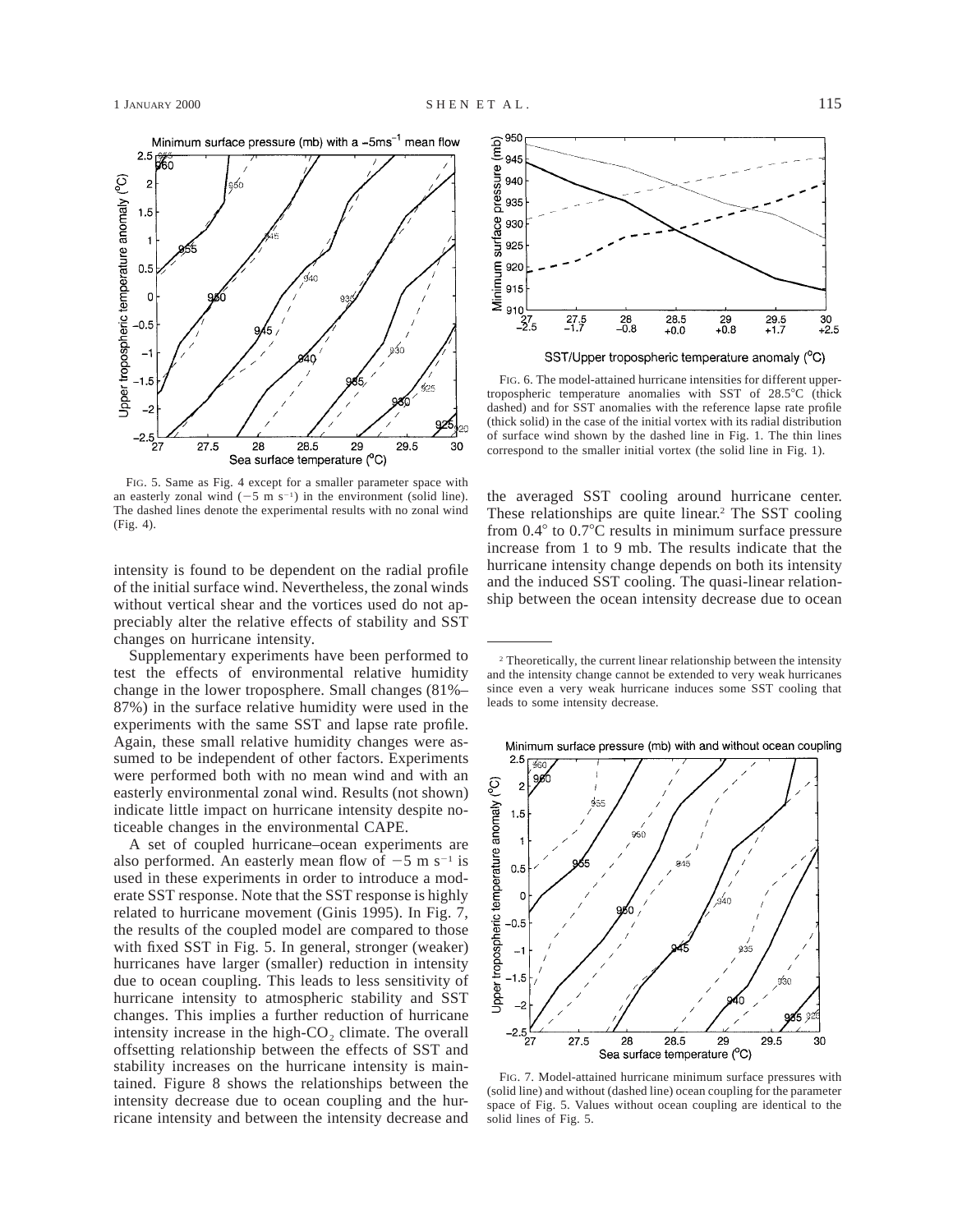

FIG. 8. The ocean coupling–induced increase of minimum surface pressure as a function of model-attained minimum surface pressures (stars with the left axis) and as a function of the averaged SST coolings around the hurricane center (radius  $< 100$  km, circles with the right axis).

coupling and hurricane intensity implies that the effect of ocean coupling does not alter the previous conclusion that the intensity of stronger hurricanes is more sensitive to the atmospheric stability and SST changes. Little is known about the effect of climate changes on the upper ocean structure. Further experiments with ocean coupling are needed in the future to explore the hurricane intensity changes due to variation of the ocean mixed layer and underlying temperature distribution.

# **4. Discussion**

### *a. Environmental CAPE*

From the results in the previous section, we can investigate the relationship between the model-attained hurricane intensity and CAPE. Since the same relative humidity profile is used, there is a unique relationship between the parameters (lapse rate and SST) and CAPE. The environmental CAPE is computed with the definition based on a surface air parcel:

$$
R_d \int_{p_o}^{p_b} (T_p - T_e) d \ln p,
$$

where  $R_d$  is the gas constant,  $p_b$  the pressure at the lowest model layer (the initial parcel level),  $p<sub>o</sub>$  the out-flow pressure (of neutral buoyancy),  $T_p$  the virtual temperature of the parcel undergoing reversible-adiabatic ascent,  $T_e$  the virtual temperature of the environment, and *p* the pressure. Figure 9a gives the distributions of environmental CAPE and Fig. 9b the maximum surface evaporation for the lapse rates and SSTs that were used in the previous experiments. The hurricane intensity is

fairly correlated with the CAPE.<sup>3</sup> The hurricane intensity is better correlated with CAPE for the regimes with more unstable lapse rates than for the less unstable regimes. In general, an SST increase (decrease) with the same value of CAPE, which is accompanied by a less (more) unstable lapse rate, leads to an increase (decrease) of hurricane intensity. In the case of increased  $CO<sub>2</sub>$ , a 2<sup>o</sup>C SST increase leads to almost no CAPE change while it would be about 700 J  $kg^{-1}$  without the accompanying lapse rate changes. The CAPE related to the GFDL climate model simulations used by Knutson et al. (1998) was also computed (not shown). The results indicated that the climate CAPE ranges from near zero to above 5000 J  $kg^{-1}$  in a few simulations. The averaged CAPE, however, remains almost the same in the current and high- $CO<sub>2</sub>$  climates. The good relationship between the maximum surface evaporation and the hurricane intensity shown in Fig. 9b implies the importance of oceanic surface energy fluxes in determining the hurricane intensity. However, the maximum evaporation and hurricane intensity are apparently influenced by both the SSTs and upper-level temperature anomalies.

## *b. Hurricane CAPE*

In the above discussion, the CAPE represents the potential buoyancy energy that an air parcel at the surface can gain when being lifted. Figure 10 shows various temperature profiles in the control case. The environmental CAPE is proportional to the area enclosed by the thin and thick solid lines in the figure. However, for a hurricane system, moist convection is concentrated in the eyewall whose temperature (dashed line) is much higher than the temperature of a parcel ascending from the environmental surface (thin solid line). For such a system, the energy available for hurricane maintenance may be represented by the shaded area in Fig. 10 (e.g., Riehl 1954; Emanuel 1988). Such available energy for a hurricane can be obtained by assuming an approximate wet-adiabatic profile in the eyewall (dashed line) rather than the parcel ascent of environmental air (thin solid line) in the CAPE formula, assuming the same  $T_e$  from the environmental sounding. The so-defined CAPE will be referred to as the hurricane CAPE hereafter. It is noteworthy that if the surface environmental air should converge toward the eyewall adiabatically, the surface temperature in the eyewall would be represented by that of the thin solid line at the eyewall pressure, implying no difference between environmental CAPE, and hurricane CAPE. Thus diabatic processes mainly associated

<sup>&</sup>lt;sup>3</sup> A pseudoadiabatic ascent would lead to larger values of CAPE but of a similar pattern in the the parameter space. A reversible ascent was chosen here because some tropical observations (Xu and Emanuel 1989) indicate near-neutral buoyancy for this type of ascent. Perhaps a more realistic case should be somewhat between the pseudoadiabatic and reversible ascents.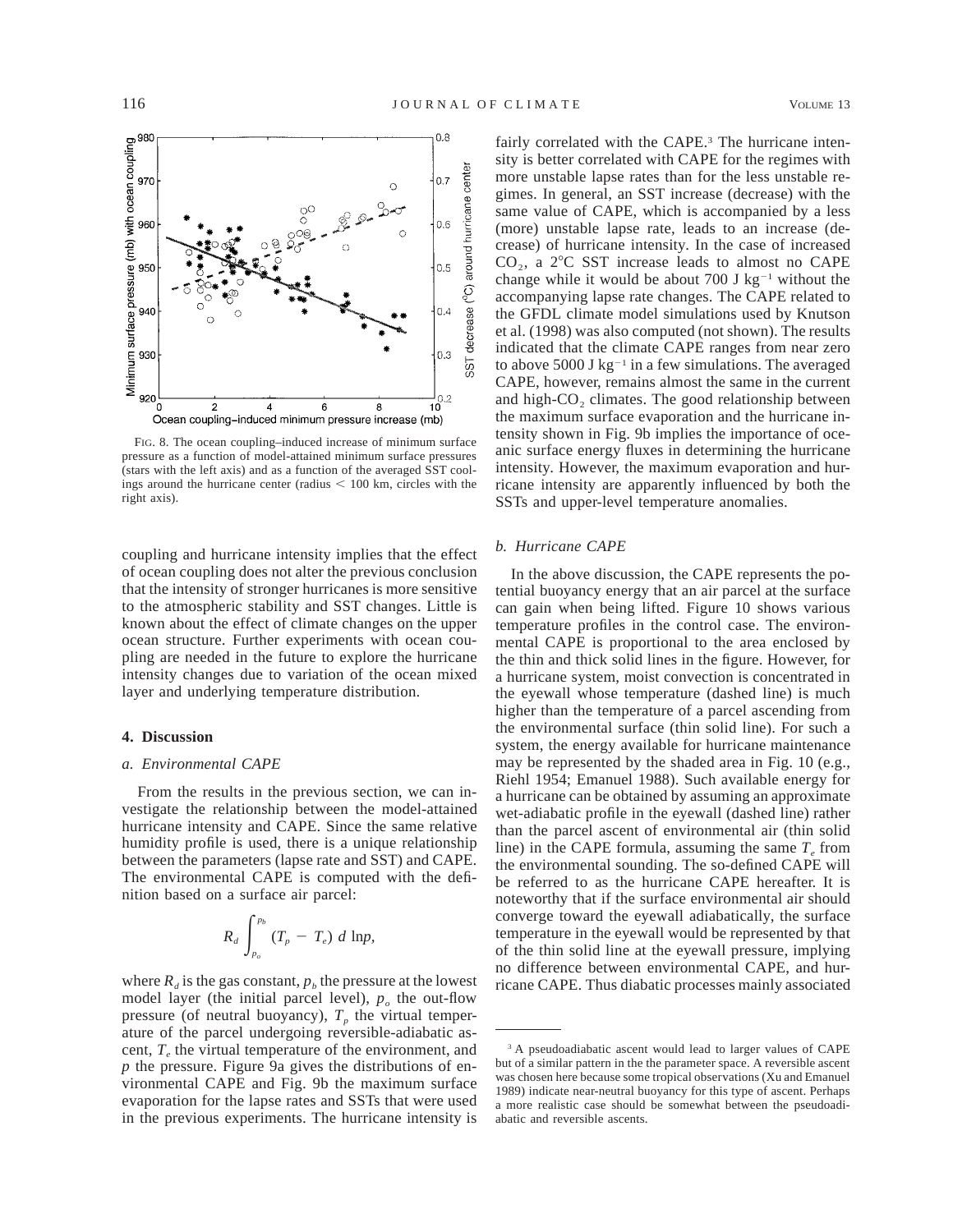

FIG. 9. (a) Initial environmental CAPE (solid lines) for reversible ascent as a function of SST and temperature lapse rate for the parameter space used in this study. The dashed contours denote the model-attained hurricane minimum surface pressures consistent with those in Fig. 4. The shading at the upper-left corner denotes no CAPE. The reference bar represents the increased CO<sub>2</sub> condition as shown in Fig. 4. (b) Same as the upper but for maximum surface evaporation found during each experiment.

with the air–sea exchanges (Fig. 9) are very important to distinguish the hurricane CAPE from the environmental CAPE.

Figure 11 shows the hurricane CAPE as a function of environmental SST and lapse rate for the parameter space investigated. The hurricane intensity is much better correlated with hurricane CAPE than with the environmental CAPE. Furthermore, the changes of hur-



FIG. 10. Environmental sounding and wet-adiabatic profiles based on the surface environmental and eyewall parcel ascents in the control case where the surface relative humidity is 84% in the environment and 90% in the eyewall for SST of  $28.5^{\circ}$ C and no upper-level temperature anomaly.

ricane CAPE associated with the same SST or lapse rate change are larger for higher SSTs and more unstable lapse rates than for lower SSTs and more stable lapse rates. This seems to be consistent with the larger modelattained intensity change for higher SSTs and more un-



FIG. 11. Hurricane CAPE as a function of environmental SST and temperature lapse rate. The thin dashed contours indicate the modelattained minimum surface pressures of Fig. 4. Quasi-steady model estimates of surface pressure and relative humidity in the eyewall are used to calculate this hurricane CAPE.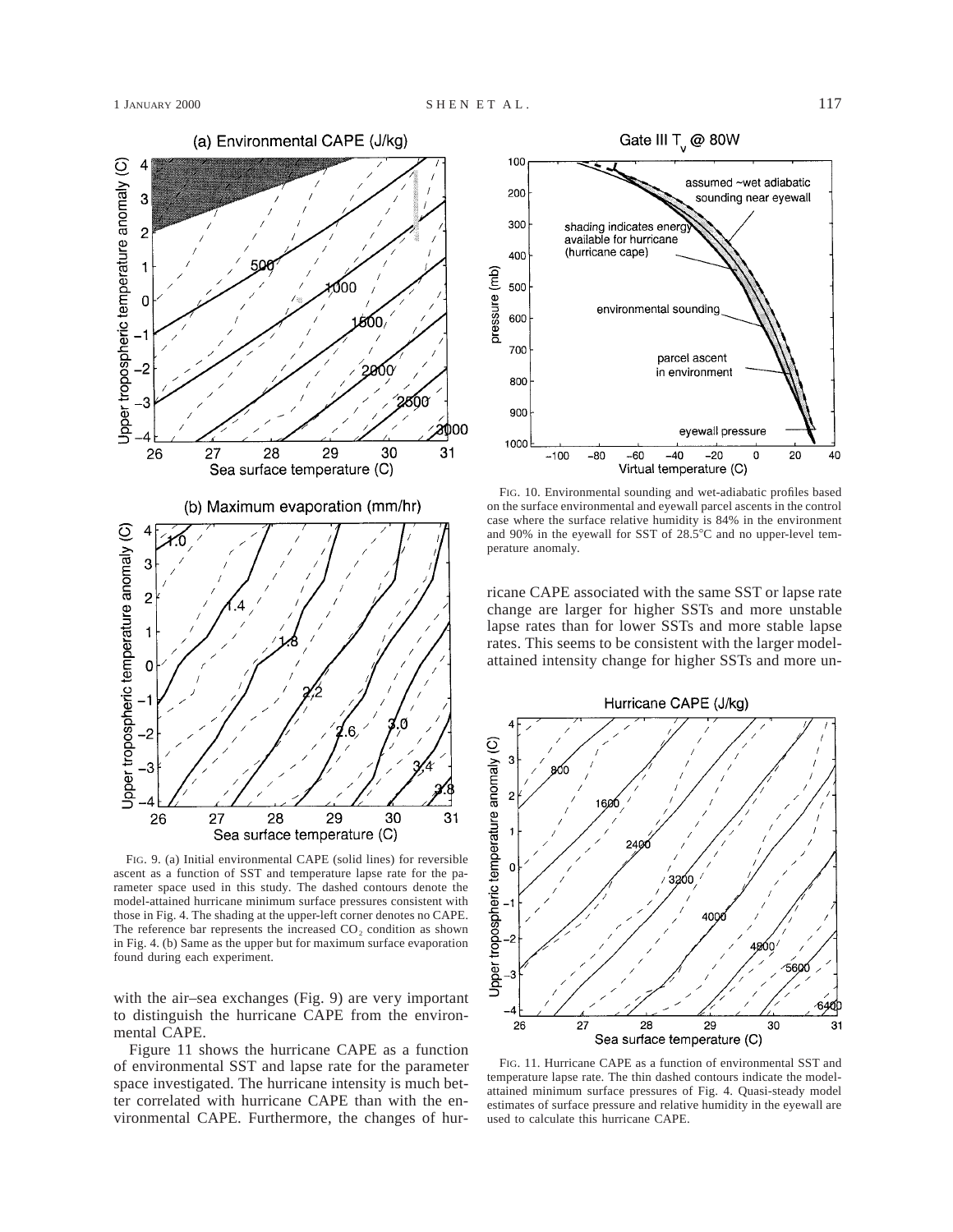stable lapse rates. Note that surface relative humidity of 90% and surface air temperature of  $1.5^{\circ}$ C less than the SST in the eyewall were used in the hurricane CAPE calculations. These values are representative of those attained in the model experiments. The small differences of these values from case to case were found to have an insignificant influence on the value and pattern of the hurricane CAPE. Calculations using the same surface pressure in the eyewall as that in the environment indicate that about 30%–40% of the change from environmental CAPE to hurricane CAPE in Fig. 11 is due to the surface pressure change. The CAPE from these calculations also indicates a pattern similar to that in Fig. 11. This is consistent with the high correlation between the hurricane intensity and CAPE ( $RH = 90\%$ ) in Knutson and Tuleya (1999).

It is found that the hurricane intensity and hurricane CAPE are also well correlated in the case with surface relative humidity changes, while the relationship between the hurricane intensity and environmental CAPE collapses. This may be because the thermodynamic properties of the surface air parcel near the eyewall depend on both air–sea energy flux and advection of the surrounding air. Apparently, environmental CAPE is not a requirement for hurricane maintenence (Fig. 9a, upper left). However, the existence of environmental CAPE appears to enhance model hurricane intensity.

It is interesting that although a  $1.2^{\circ}$ C surface air–sea temperature difference is initially specified for the environment in the experiments, the surface air of a mature storm particularly of high intensity is found to have a temperature quite close to the SST in the outer region (radii from about 150 to 400 km). However, the surface air temperature decreases when approaching the eyewall. Observational evidence (e.g., Beckerle 1974; Cione and Black 1998) also points to an enhanced air– sea temperature difference near the hurricane center. Due to the diabatic exchanges in the experiments, the total surface temperature decrease from the outer region to the eyewall is smaller than that by an adiabatic thermal expansion (e.g., the temperature decrease is  $1.5^{\circ}$ C in the control case while the decrease by an adiabatic thermal expansion is  $2.5^{\circ}$ C).

# *c. Effects of environmental soundings and SSTs on the warm core*

For fixed SSTs, parcel theory indicates that more unstable lapse rate produces larger eyewall–environment temperature difference and hurricane CAPE, assuming the same wet-adiabatic profile in the eyewall. This can be clearly shown using Fig. 10 when the environmental temperatures aloft are colder (more unstable). With the inclusion of the simulated lower surface pressure near the eyewall for more unstable lapse rates, the eyewall– environment temperature difference becomes even larger. Although the model-simulated surface relative humidity, surface temperature, and eyewall sounding vary



FIG. 12. Vertical distribution of the virtual temperature changes due to a  $2^{\circ}$ C SST increase relative to the case shown in Fig. 10. Here  $dT_e$  is the change of environmental sounding temperature;  $dT_p$  is the change of eyewall parcel temperature. Same environmental relative humidity and lapse rate profiles but with a 2°C surface air temperature increase are used for the solid line. Same surface relative humidity and pressure in the eyewall but with a  $2^{\circ}$ C surface air temperature increase are used for the dashed line.

from case to case, these variations appear to be small. In the model experiments with different lapse rate profiles, the eyewall–environment temperature difference was found to be mainly determined by the environmental sounding difference. This may explain why more intense warm cores were found to be associated with the cases of more unstable lapse rates.

For the experiments with different SSTs but with the same lapse rate profile, the difference in the eyewall wet adiabat may be used to explain the intensity of the warm core and, thus, the storm intensity. Figure 12 shows the changes of environmental and eyewall virtual temperatures due to a  $2^{\circ}$ C surface temperature increase relative to the reference case in Fig. 10 but with the same surface pressure and relative humidity in the eyewall. The increase of hurricane CAPE is proportional to the area between the dashed and solid lines below the outflow layer (about 100 mb in this case). It is clear that the hurricane CAPE increase with increased surface temperature is due to the nonlinear change of the eyewall sounding (i.e., the wet adiabat). The inclusion of the simulated decrease in surface pressure near the eyewall in the higher SST cases moves the dashed line (in Fig. 12) farther right. As in the cases of different lapse rate profiles, the model-simulated surface relative humidity, surface air temperature, and eyewall sounding vary from case to case if SST is different, but such differences were found to only have minor modifications to the calculated wet-adiabatic ascent (dashed line in Fig. 12). Thus, the large temperature increase in the eyewall for an SST increase explains the larger environment–eyewall temperature difference and the more intense warm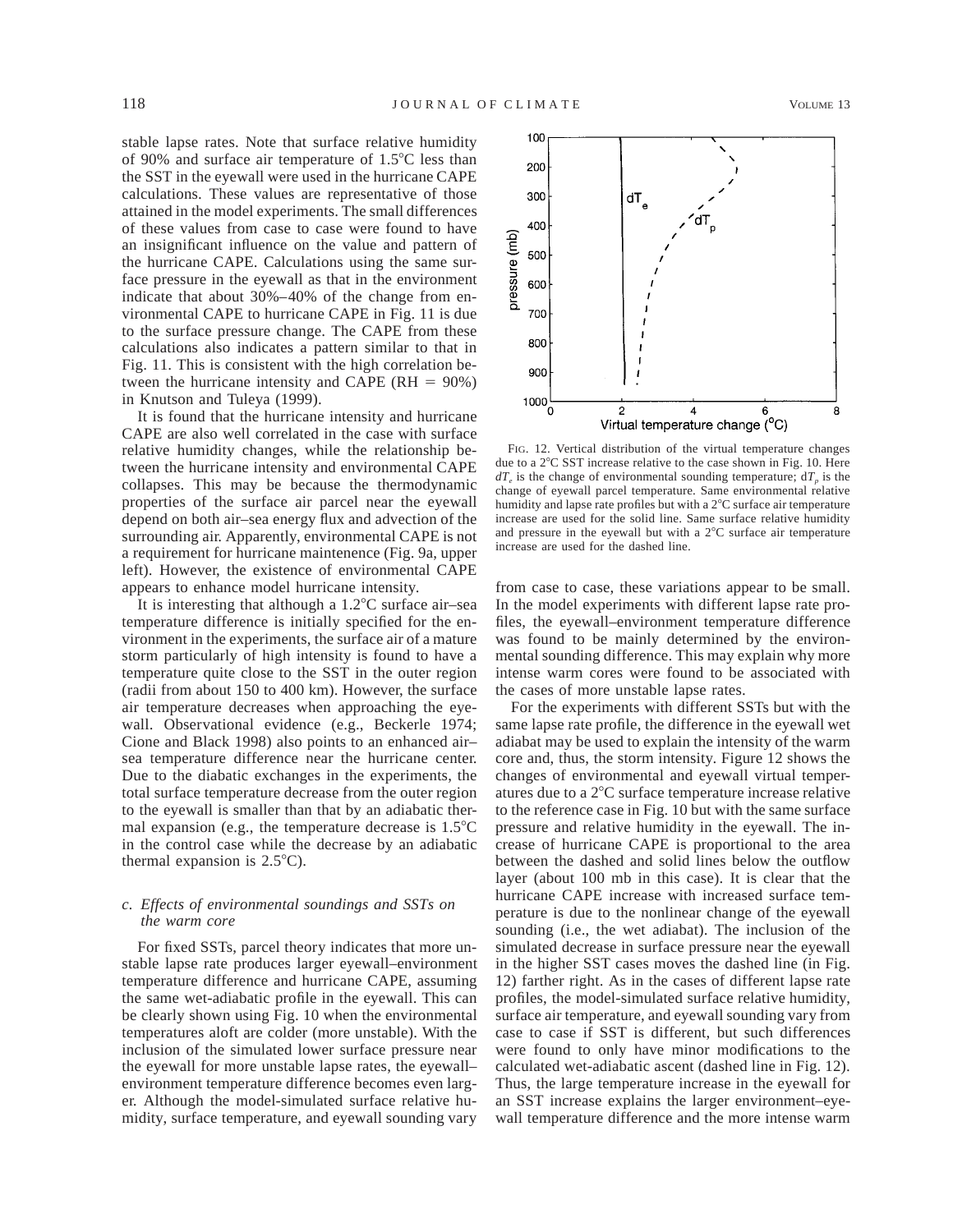

FIG. 13. Maximum potential intensity (solid) calculated by the Holland (1997) thermodynamic approach for the parameter space of the present study and the model-attained intensity (dashed) of Fig. 4.

core (not shown). Since the largest eyewall temperature increase (around 200 mb) is located above the the warm core center (around 300 mb), this may also explain why higher (in altitude) warm cores have been found with higher SSTs in the experiments (not shown).

In summary, changes of initial environmental lapse rate affect hurricane CAPE, warm core intensity, and thus hurricane intensity mainly by changing the environmental temperature aloft (the thick solid line in Fig. 10). On the other hand, changes of SST affect hurricane CAPE, warm core intensity, and hurricane intensity mainly by changing the slope of the eyewall wet-adiabatic ascent (the dashed line in Fig. 10).

# *d. Comparison with MPI theories*

It is interesting to compare the present results with MPI theories for the parameter space investigated. Figure 13 shows the Holland (1997) MPI (solid) in comparison with the model-attained maximum intensity (dashed). The patterns are quite similar. In general, however, the GFDL model intensity is less sensitive to the SST and lapse rate changes than the Holland (1997) MPI. The Holland approach also predicts larger (smaller) intensity change for stronger (weaker) hurricanes given the same magnitude change in SST and temperature lapse rate. The abrupt intensity change around 970 mb by the Holland approach is due to an intensity criterion used in which the eyewall pressure is used for the minimum surface pressure for weak storms. For the low SSTs and high stability regimes in the upper-left corner of the parameter space (Fig. 9), the GFDL modelattained hurricane intensity may have been influenced by the rather strong initial vortex used. Nevertheless, Fig. 10 indicates that a hurricane can be maintained in this neutral or stable state if an initial low-pressure vortex preexists. Due to the existence of CAPE and its large variation in the present study, the GFDL model intensity pattern in Fig. 4 somewhat departs from those by the MPI approach of Emanuel (1995), which is relatively CAPE insensitive. Nevertheless, as pointed out by Knutson et al. (1998), the GFDL model yields similar intensity tendencies to the MPI estimates of Holland and Emanuel for the global change scenarios in which SST increases are accompanied by more unstable lapse rates.

# **5. Summary**

The GFDL hurricane model has been used to study the sensitivity of hurricane intensity to thermodynamic environment for a wide range of upper-tropospheric temperature anomalies and SST changes. With the same relative humidity profile, this yields atmospheric CAPE of a broad spectrum from zero to about 3000 J kg<sup>-1</sup> for the parameter space investigated. A few experiments were also performed with ocean coupling. The main results of this study are summarized as follows.

- 1) The results show that stabilization in the environmental atmosphere and SST increase cause opposing effects on hurricane intensity. Any potential hurricane intensity change due to SST increase of  $1.5^{\circ}$ C can be compensated by an atmospheric stabilization due to upper tropical tropospheric temperature increase of about  $3^{\circ}-4^{\circ}$ C relative to the surface temperature. The offsetting relationship between the effects of stabilization (destabilization) and SST increase (decrease) is monotonic and quite systematic in the parameter space investigated  $(26^{\circ}-31^{\circ}C)$  for SST and upper-tropospheric temperature anomalies of  $\pm 4^{\circ}$ C relative to a control profile). This offsetting relationship appears relatively independent of the zonal environmental wind without shear, the hurricane size, and the surface wind profile of the initial vortex. The results imply that any hurricane intensity increase related to a possible warming due to increased  $CO<sub>2</sub>$  is much smaller than that would be expected by considering SST increases alone.
- 2) Hurricane intensity is more sensitive to lapse rate and SST changes over a warmer region with a more unstable lapse rate than over a colder region with a less unstable lapse rate for the parameter space investigated. Since the model attains higher intensities over warmer regions with more unstable lapse rates, this result is equivalent to the fact that more intense hurricanes are more sensitive to temperature lapse rate and SST changes.
- 3) Inclusion of ocean coupling leads to reduction of hurricane intensity but the intensity reduction of a stronger hurricane is larger than that of a weak hur-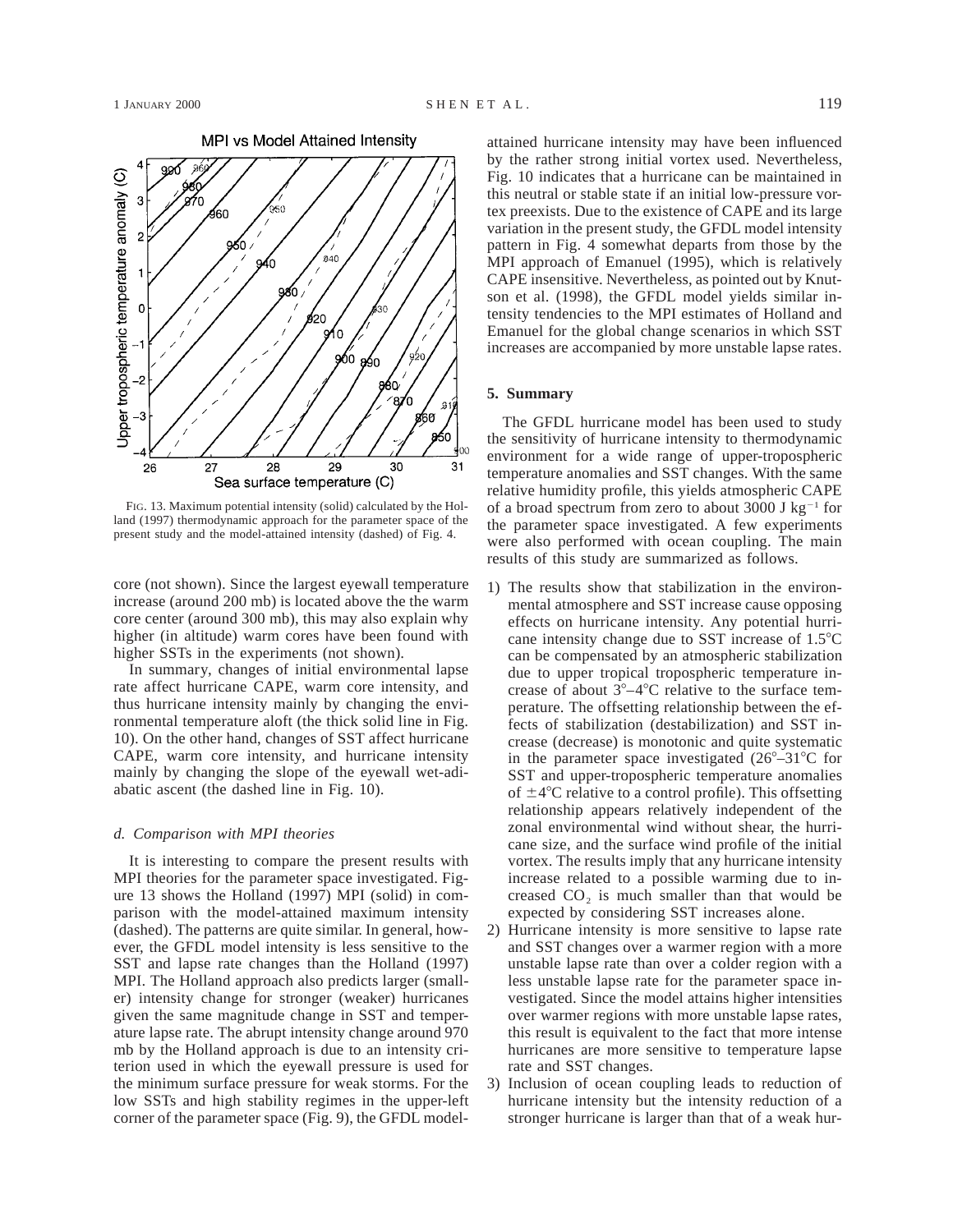ricane. This is because a stronger hurricane generates more vigorous mixing of the ocean mixed layer and thus larger sea surface cooling, which reduces hurricane intensity. On the other hand, the ocean coupling does not change the overall offsetting relationship between the effects of atmospheric stabilization and SST increases. This implies less sensitivity of hurricane intensity to any given changes of environmental stability and SST with ocean coupling than without ocean coupling, and thus less hurricane intensity increase in the high- $CO<sub>2</sub>$  climate.

- 4) Hurricane intensity is correlated with the environmental CAPE at least for the experiments where the initial relative humidity is fixed. However, in general, an SST increase (decrease) with the same value of CAPE, which is accompanied by a less (more) unstable lapse rate, leads to an increase (decrease) of hurricane intensity. The hurricane intensity is also well correlated with the maximum surface evaporation in the experiments of lapse rate and SST changes. The hurricane intensity is found to be very highly correlated with the ''hurricane CAPE,'' defined as the energy available from wet-adiabatic ascent in the eyewall relative to a reference sounding in the undisturbed environment. Hurricane CAPEs of high values are found to be more sensitive to lapse rate and SST changes, which is consistent with the result that more intense hurricanes are more sensitive to temperature lapse rate and SST changes. A strong relationship between hurricane intensity and hurricane CAPE also applies to the cases with small surface relative humidity changes where the relationship between hurricane intensity and environmental CAPE collapses. Since hurricane CAPE compares the eyewall and environmental thermodynamic profiles, the surface diabatic exchanges are indirectly considered. The better representativeness of this CAPE can be considered a combination index of atmospheric and oceanic influences.
- 5) The difference of warm core intensity for different initial lapse rates is mainly due to the environmental sounding differences while differences of the eyewall sounding appear to be small. In the cases of SST differences, the warm cores are more intense and higher (in altitude) with more intense hurricanes due to higher SSTs. It is found that in these cases, the nonlinear change of the eyewall sounding due to SST change is very important. The diagnosis of the position of the largest eyewall temperature increase (around 200 mb) using parcel theory may also explain the upward movement of the warm core for the cases of higher SSTs.

The results in this study were obtained with numerical experiments using the GFDL hurricane model. It should be pointed out that the operational GFDL hurricane model intensity prediction has not been as successful as its track prediction. The intensity prediction error is likely related to the current model resolution, the treatment of deep convection in the model, and probably the current initialization scheme in the operational forecasts (Kurihara et al. 1998). However, in this idealized study with a focus on maximum achievable model hurricane intensities with specified environment and vortex conditions, it is anticipated that model variations in intensity may be more reliable than those found in operational forecasts.

*Acknowledgments.* The authors appreciate the continuous encouragement and very helpful comments by Yoshio Kurihara and Jerry Malhman. They also wish to thank Tom Knutson and Morris Bender for their useful discussions and communications during the course of this study. Programming assistance in setting the ocean model from Clark Rowley is appreciated. This work was supported in part by the Risk Prediction Initiative Program under the auspices of the Atlantic Global Change program. Computer resources were supplied by the GFDL computer facilities.

#### REFERENCES

- Beckerle, J. C., 1974: Air and sea temperatures during traverse of hurricane Alma 1966. *J. Phys. Oceanogr.,* **4,** 487–492.
- Bender, M. A., and I. Ginis, 2000: Real case simulations of hurricane– ocean interaction using a high-resolution coupled model: Effect on hurricane intensity. *Mon. Wea. Rev.,* in press.
- -, and Y. Kurihara, 1993a: Numerical simulations of tropical cyclone–ocean interaction with a high-resolution coupled model. *J. Geopys. Res.,* **98** (D12), 23 245–23 262.
- , R. J. Ross, R. E. Tuleya, and Y. Kurihara, 1993b: Improvements in tropical cyclone track and intensity forecasts using the GFDL initialization system. *Mon. Wea. Rev.,* **121,** 2047–2061.
- Betts, A. K., 1982: Saturation point analysis of moist convective overturning. *J. Atmos. Sci.,* **39,** 674–701.
- Blumberg, A. F., and G. L. Mellor, 1987: A description of a threedimensional coastal ocean circulation model. *Three-Dimensional Coastal Ocean Models,* N. Heaps, Ed., American Geophysical Union, 208 pp.
- Cione, J. J., and P. G. Black, 1998: Surface thermodynamic observations within the tropical cyclone inner core. Preprints, *Symp. on Tropical Cyclone Intensity Change,* Phoenix, AZ, Amer. Meteor. Soc., 141–145.
- Emanuel, K. A., 1987: The dependence of hurricane intensity on climate. *Nature,* **326,** 483–485.
- , 1988: Toward a general theory of hurricanes. *Amer. Sci.,* **76,** 371–379.
- , 1995: Sensitivity of tropical cyclones to surface exchange coefficients and a revised steady-state model incorporating eye dynamics. *J. Atmos. Sci.,* **52,** 3969–3976.
- , J. D. Neelin, and C. S. Bretherton, 1994: On large scale circulations in convecting atmospheres. *Quart. J. Roy. Meteor. Soc.,* **120,** 1111–1143.
- Ginis, I., 1995: Ocean response to tropical cyclones. *Global Perspectives on Tropical Cyclones,* R. Elsberry, Ed., World Meteorological Organization., 198–260.
- Hansen, J., A. Lacis, D. Rind, L. Russell, P. Stone, I. Fung, R. Ruedy, and J. Lerner, 1984: Climate sensitivity analysis of feedback mechanisms. *Climate Processes and Climate Sensitivity, Geophys. Monogr.,* No. 29, Amer. Geophys. Union, 130–163.
- Henderson-Sellers, A., and Coauthors, 1998: Tropical cyclones and global climate change: A post-IPCC assessment. *Bull. Amer. Meteor. Soc.,* **79,** 19–38.